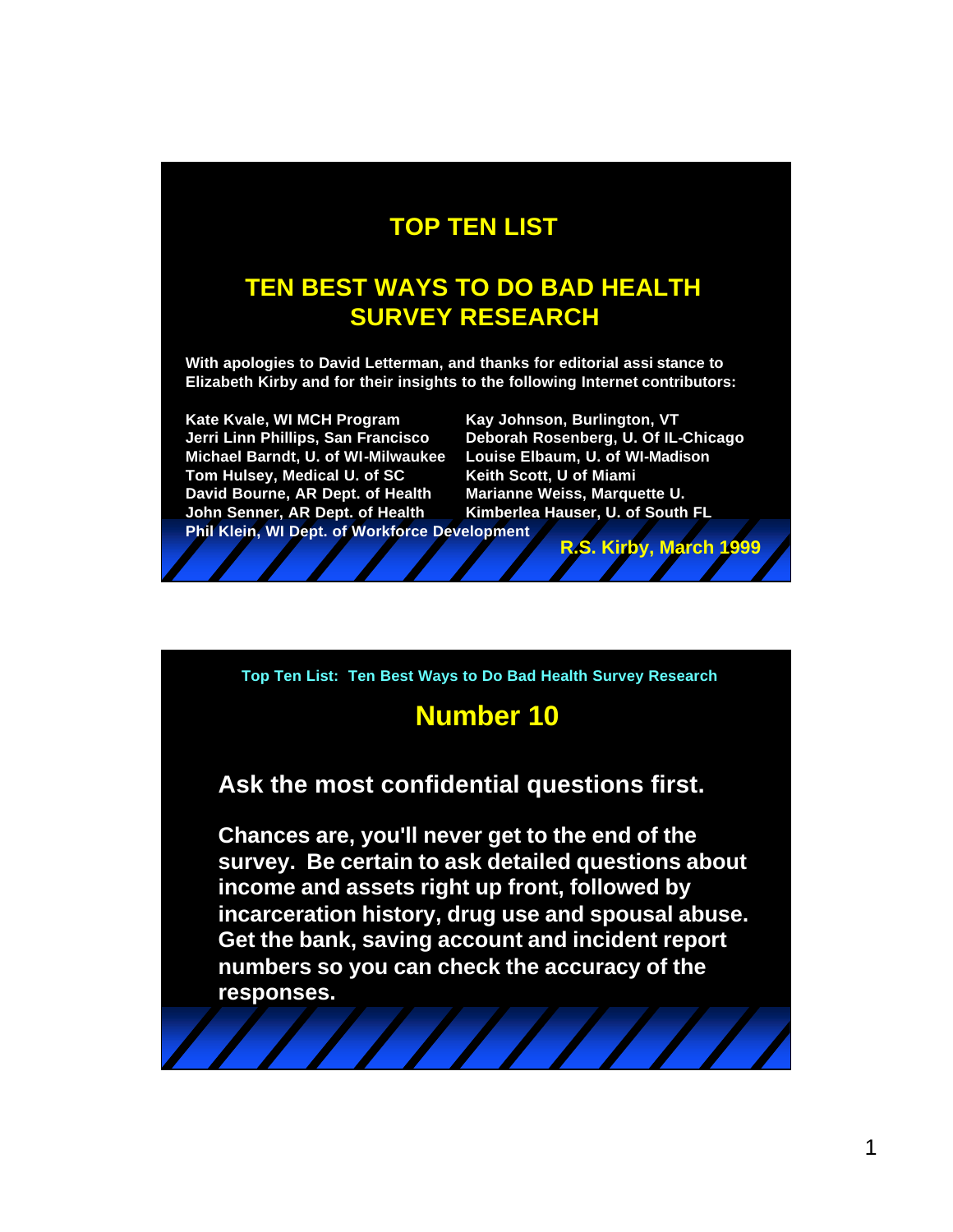## **Number 9**

**Send the survey by FAX with the wrong reply number. Equivalent methods include:**

- **a) sending surveys by mail with the wrong return address**
- **b) the more modern method of sending an email notification that respondents should log on to a WebPages for which you provide a non-existent URL.**



## **Number 8**

**Always call during mealtimes, preferably during the dinner hour.** 

**Mealtime calling ineffective? Call very early in the mornings or late in the evening. If no one answers or you get the answering machine, call again several times. Of course, if your sampling design requires that you make diligent attempts to reach each randomly selected respondent, call backs are a definite no-no when no one answers. Just try another number.**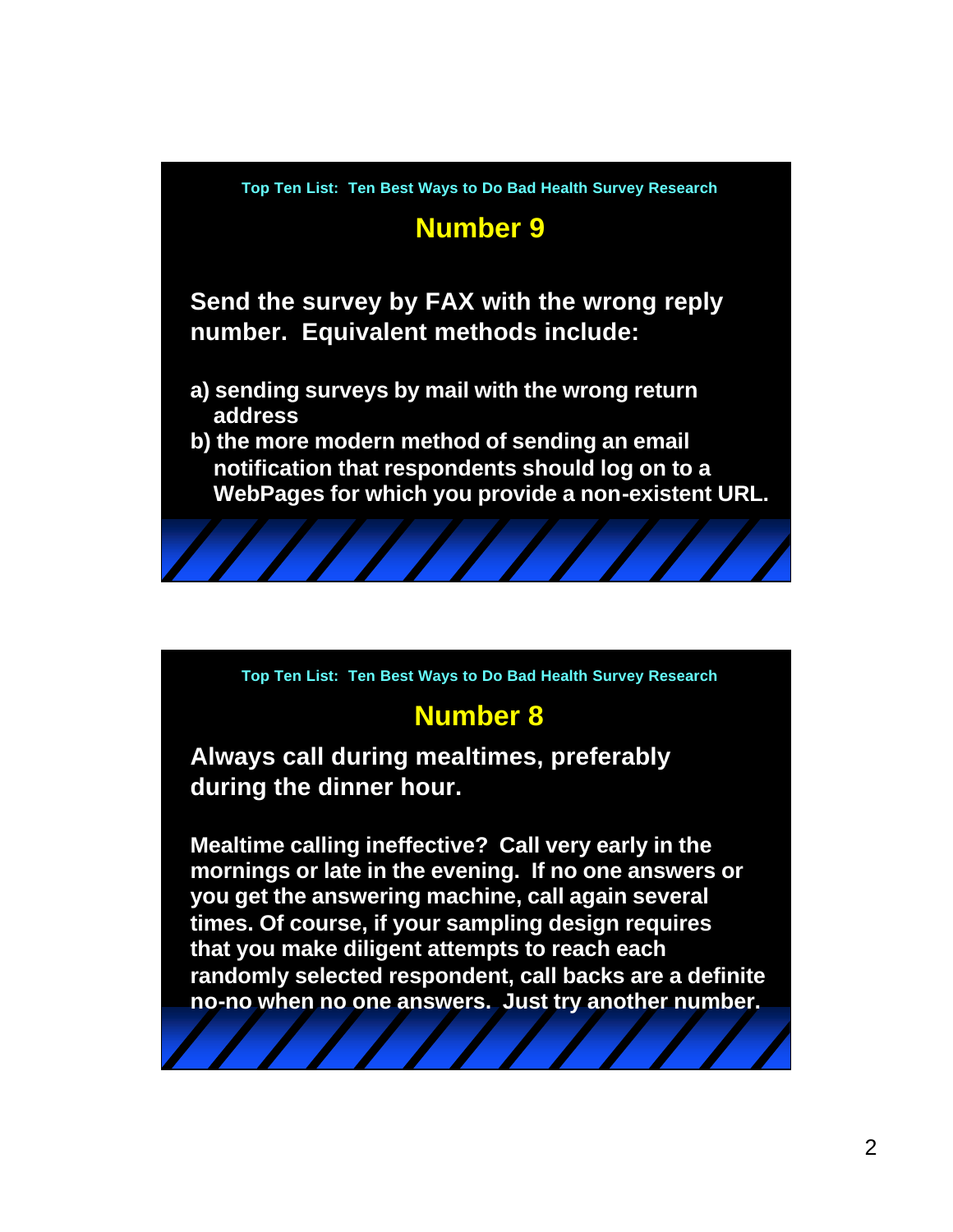## **Number 7**

**When using multiple choice questions, don't choose mutually exclusive answers.**

**Do limit your list of question answers to 10 alternatives; repeat each in monotone voice as you work through a series of nearly identical questions.**

**Do make respondents choose between extreme alternatives, none of which makes any sense in the real world.**

**Do use forced responses which (a) overlap and (b) fail to cover all possibilities.**



**Top Ten List: Ten Best Ways to Do Bad Health Survey Research**

## **Number 6**

**Never pre-test, it will only louse up what you want to show. If you feel you must, ask other experts for their opinions on your survey instrument but fail to field test it with the intended survey participants.**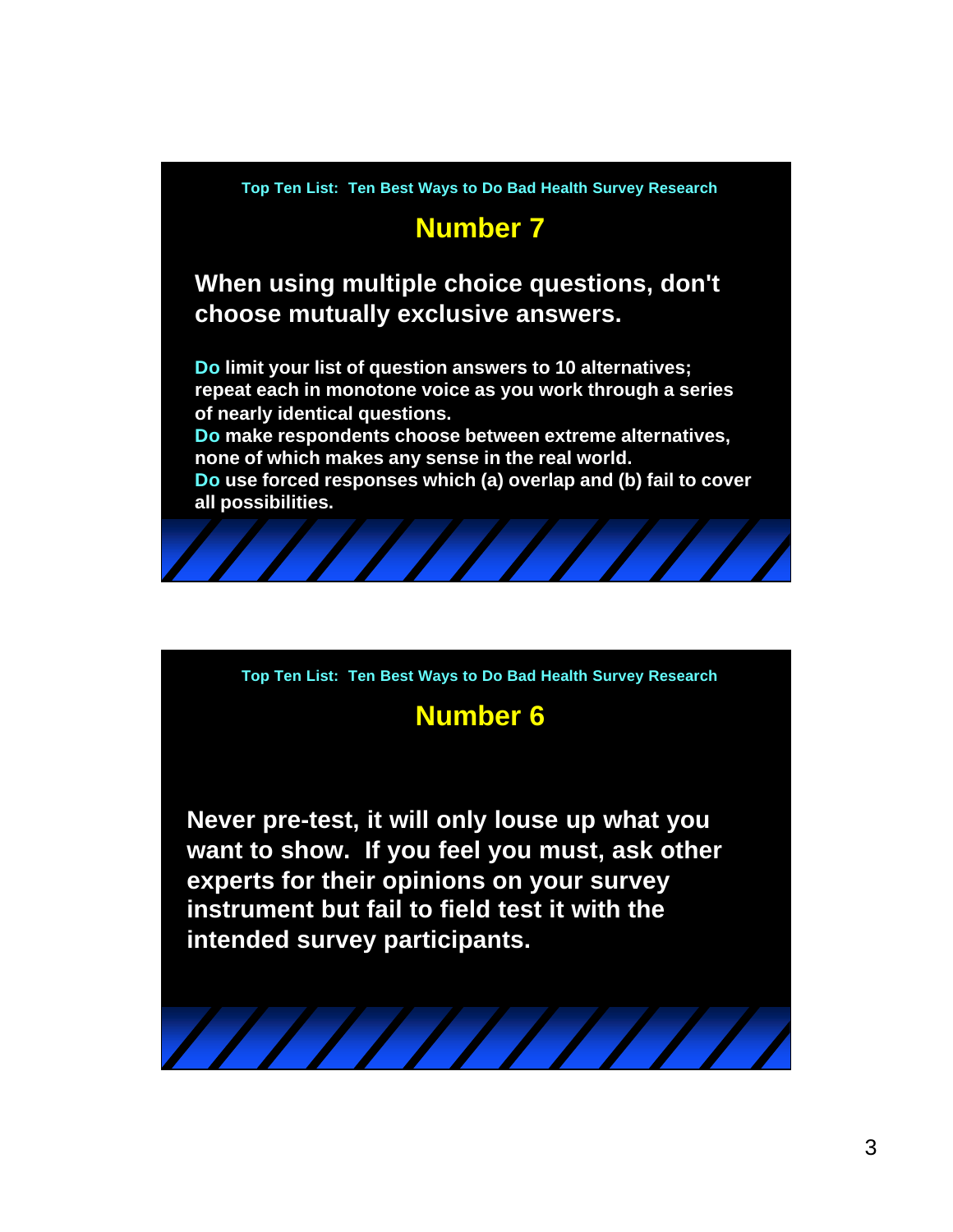### **Number 5**

**Frame questions using terms associated with political perspectives, cultural groups, or other "loaded" terms.** 

**Surveys should provide respondents with the opportunity to express their own opinions, in their own terms and frames of reference. For example, when surveying a sample of families drawn from a CSHCN database, ask "Does anyone at your residence have a disability?" If the respondent is an older child with fragile X syndrome he may answer "no." Similar questions will yield useful information from members of the deaf community, families who home birth, and other subgroups.**

**Top Ten List: Ten Best Ways to Do Bad Health Survey Research**

### **Number 4**

**Make sure that your sub-samples are small enough so that the information you find about them is unreliable or non-existent. This can be accomplished by hasty decision making concerning the sample frame. Never over-sample sub-populations or geographical units; you can always create estimates from the handful of cases who actually complete the survey.**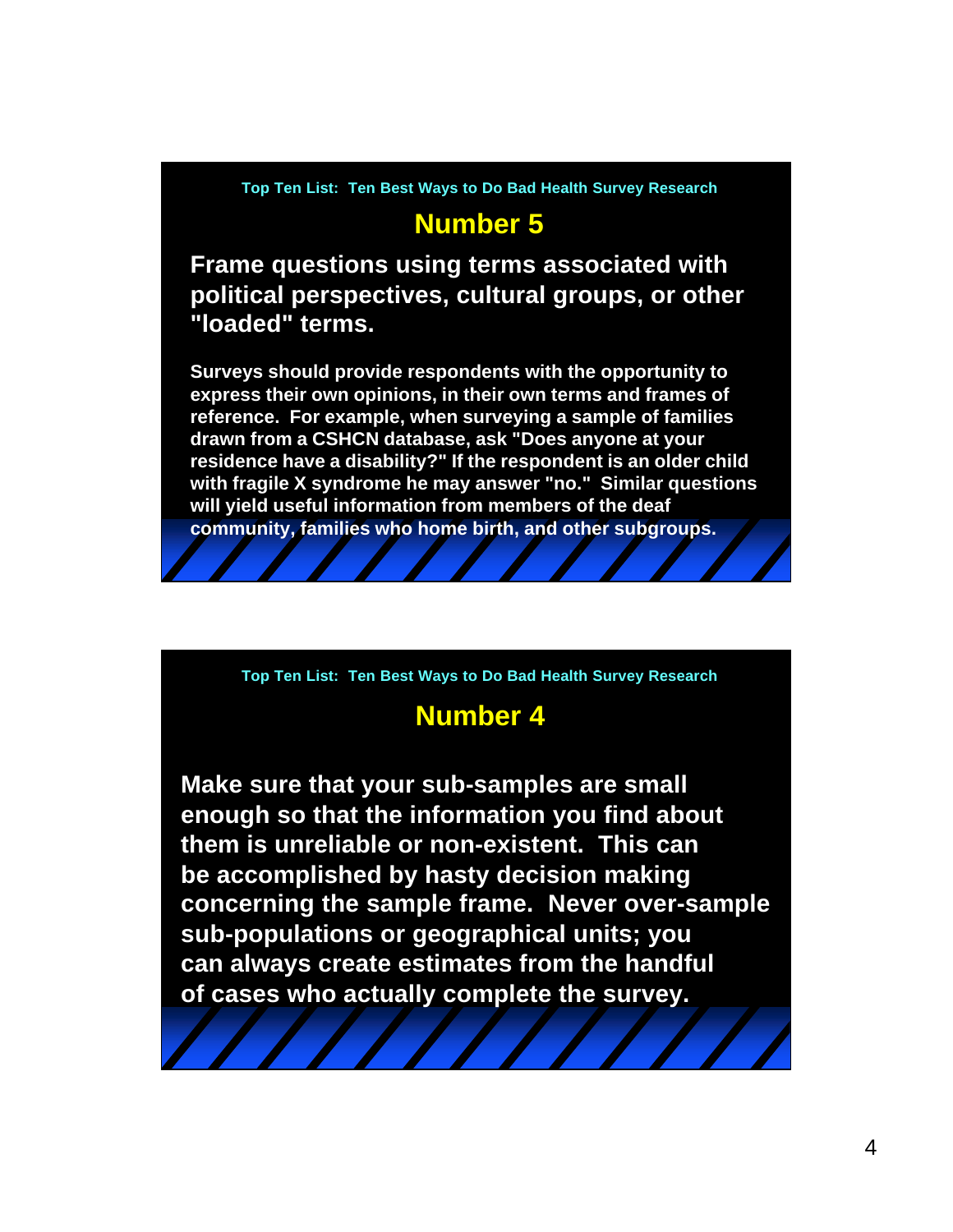# **Number 3**

### **Don't fret over which data collection methodology to use.**

**The choice between in-person, phone, mail and Internet survey strategies is not really complex. Internet surveys would work best, because it can be so quick and easy and everyone in your reference population has Internet access these days. If you do choose to do a phone survey, don't bother with CATI technology. Just find some well-intentioned volunteers - they should be able to conduct a survey without much, if any, training. After all, you just talk to people in a survey, don't you?**



## **Number 2**

**Never assess how the information you gather is likely to be used—until after you have compiled it.** 

**This will ensure that you will have to do another survey soon, but probably while working for a different agency.**